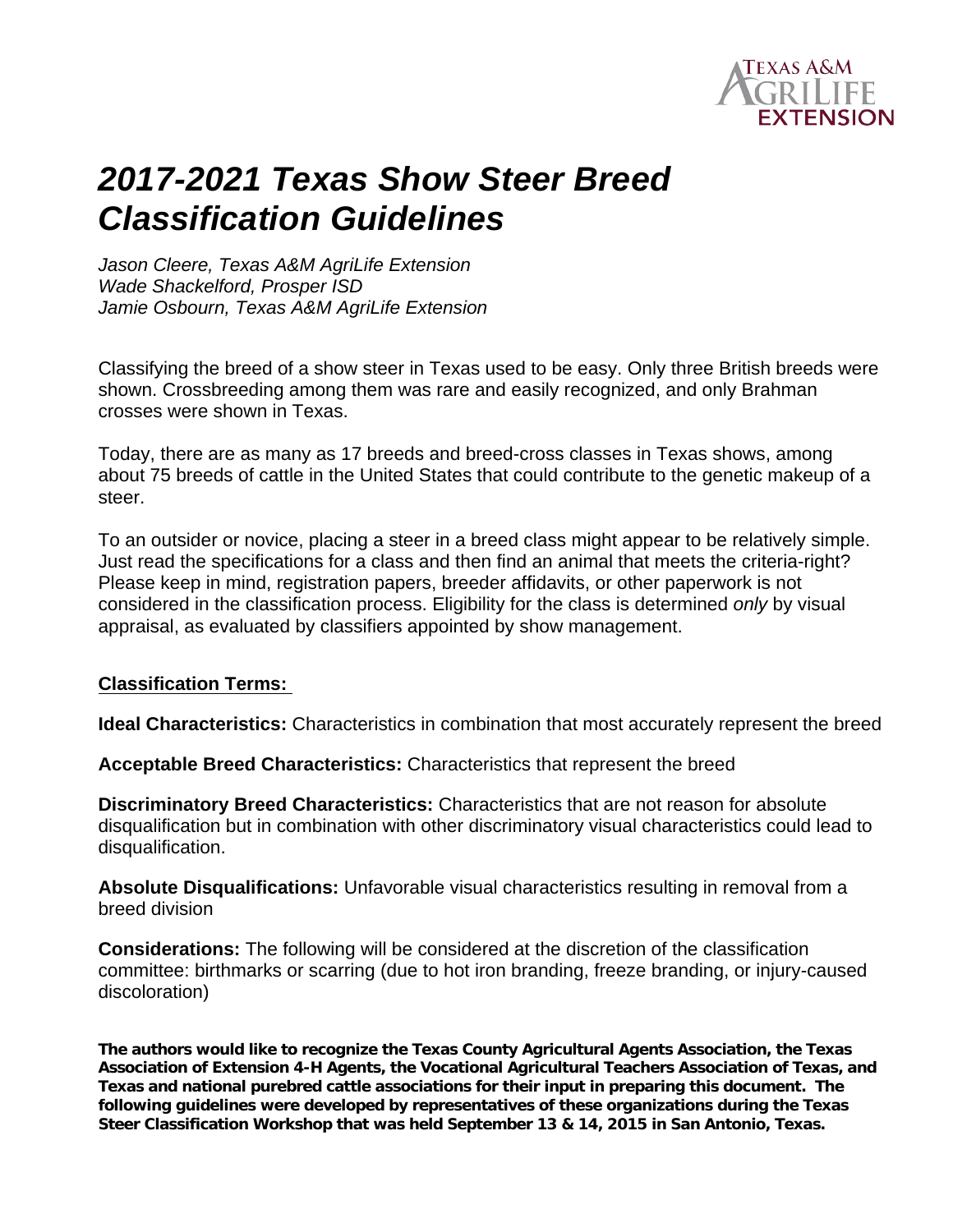### **BRITISH TYPE**

This group includes cattle that appear to be purebred Angus, Hereford, Polled Hereford, Red Angus, and Shorthorn.

### **Angus**

Acceptable Breed Characteristics

- Must physically exhibit breed characteristics of a purebred Angus
- Solid Black
- Polled
- Needs to have a tight sheath that is round and perpendicular to the ground
- *Angus*-type ear set, small to moderate ear size high on the head

Discriminatory Breed Characteristics

- Continental breed type structure (being coarse about his joints, not to be confused with big-boned cattle) and head
- Bumps where horns would be on a horned animal
- Birthmarks or white hair in the switch should be reviewed for the skin color (black skin color is acceptable; white or pink skin is a disqualification)

### **Hereford**

Ideal Breed Characteristics

- Must physically exhibit breed characteristics of a purebred Hereford
- Some white on the back of both ears
- Red body with white face, white underline, and white-marked legs
- Traditional feather on crest
- Horned Herefords must show evidence of being dehorned

Acceptable Breed Characteristics -*These characteristics are not necessarily desirable and in combination may be discriminating* 

- Dark red color
- Red neck
- Solid red ear(s)
- Excess white on legs
- Excess white above the underline
- Eye pigment
- Black hair in tail, or ear of animal
- Freckling on the nose
- White above switch in tail
- White across rump above the twist
- *Non-Angus*-type ear set (Ear set and excessive ear size as in Continental breeds)
- Large navels and angular sheaths

Absolute Disqualifications:

- White skin resulting in white hair above the underline or in the front of the navel (White on the navel is acceptable)
- White skin resulting in white hair on the leg, foot or tail
- Horns or scurs
- Brindle
- Diluter color pattern
- Dehorning scars
- Double muscling

#### **Discriminatory Breed Characteristics**

- Solid white ear(s)
- Questionable ear size and shape
- Straight-line white markings on legs or tail above the switch
- White above the hocks, on the outside and back side of rear legs
- Excess pigment or color around the eyes
- Red neck in combination with excess white on legs
- Line back
- Coarse joints, head, or ribs

- Solid black nose
- Diluter color pattern
- Streaking of white from the feather off the shoulder
- **Brindles**
- Double muscling; extreme muscle definition
- Any color pattern other than red or white (birthmarks excluded)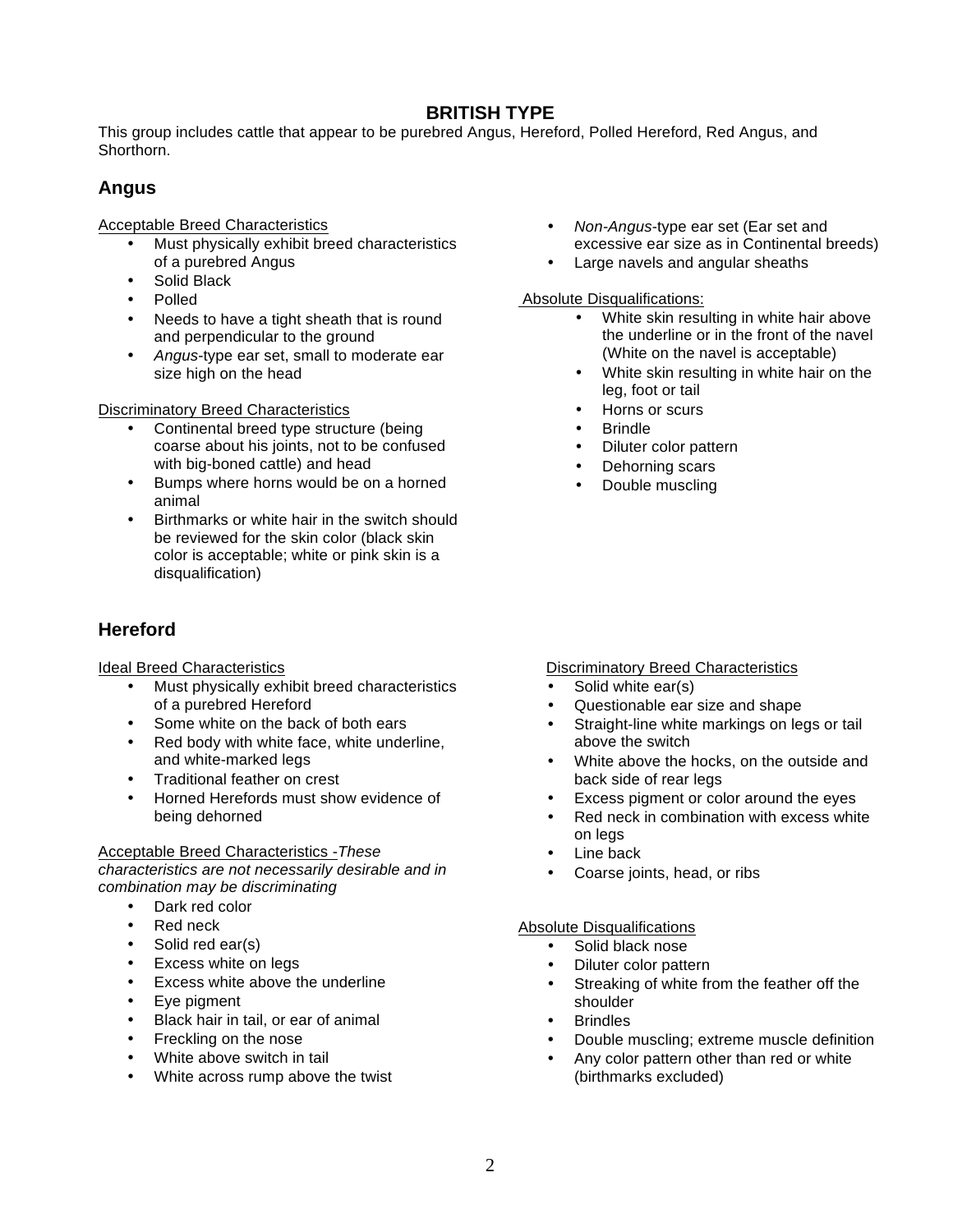### **Polled Hereford**

Ideal Breed Characteristics

- Must physically exhibit breed characteristics of a purebred Polled Hereford
- Some white on the back of both ears
- Red body with white face, white underline, and white-marked legs
- Traditional feather on crest
- Must be polled or have loose scurs.

#### Acceptable Breed Characteristics -*These characteristics are not necessarily desirable and in combination may be discriminating*

- Dark red color
- Red neck
- Solid red ear(s)
- Excess white on legs
- Excess white above the underline
- Eye pigment
- Black hair in tail, or ear of animal
- Freckling on the nose
- White above switch in tail
- White across rump above the twist

#### Discriminatory Breed Characteristics

- Solid white ear(s)
- Questionable ear size and shape
- Straight-line white markings on legs or tail above the switch
- White above the hocks, on the outside and back side of rear legs
- Excess pigment or color around the eyes
- Red neck in combination with excess white on legs
- Line back
- Coarse joints, head, or ribs

#### Absolute Disqualifications

- Horn attachment to the skull
- Evidence of tampering with horns, or dehorning scars
- Solid black nose
- Diluter color pattern
- Streaking of white from the feather off the shoulder
- **Brindles**
- Double muscling; extreme muscle definition
- Any color pattern other than red or white (birthmarks excluded)

### **Red Angus**

#### Acceptable Breed Characteristics

- Must physically exhibit breed characteristics of a Red Angus
- Solid red (shades may vary)
- Polled
- A blond, light red, or mixed switch
- Cattle may have black hair on the tail, muzzle, face, neck, and legs

#### Discriminatory Breed Characteristics

- Coarse joints (not to be confused with big boned cattle)
- Solid White Switch

- Horns or scurs breaking through the skin
- White skin resulting in white hair above the underline or in front of the navel (white on navel is acceptable)
- White skin resulting in white hair on the leg
- Black pigmentation of the skin. Not to be confused with freckling on the nose or anus
- Roaning
- Dehorning scars or evidence of dehorning
- Black Noses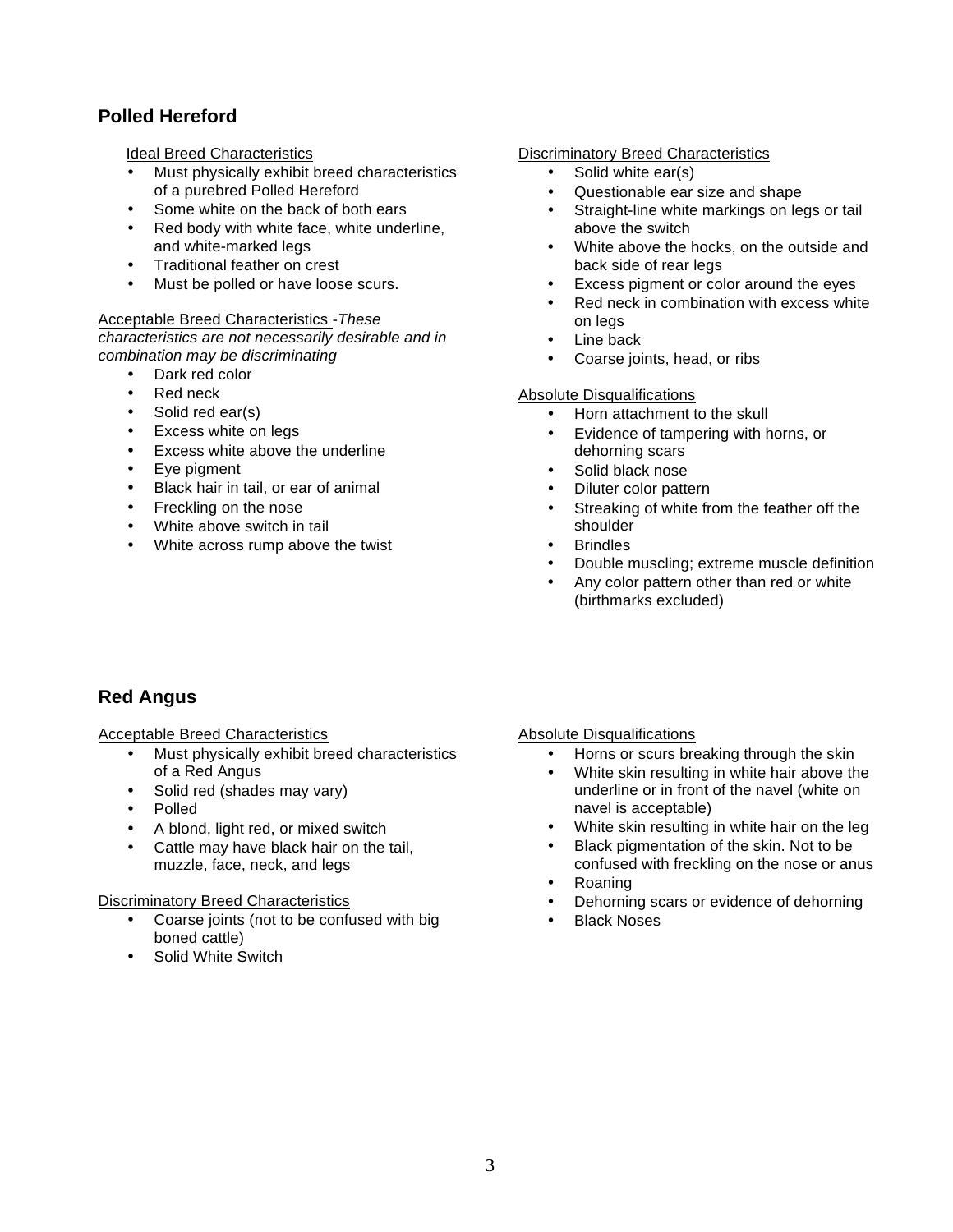### **Shorthorn**

#### Acceptable Breed Classifications

- Must physically exhibit breed characteristics of a purebred Shorthorn
- Solid red; solid white with red hair or red pigment on ear, muzzle, anus or tail; or any combination of red and white, with the red and white color pattern bleeding together

#### Discriminatory Breed Characteristics

- Motley face or brockle face
- Orange or light red color
- Black nose pigment
- Coarse head
- Coarse joints

#### Absolute Disqualifications

- Diluter color pattern, such as yellow or yellow roan
- Blacks, blue roans, or grays
- **Brindle**
- Solid white with no red pigment on the ears, tail, or anus
- Double muscling

### **BRAHMAN TYPE**

This group is sometimes called American Breeds. Physical evidence of Brahman background is important (ear length and shape, amount of hide, hump/crest).

### **American Breeds Cross**

#### Acceptable Breed Characteristics

- Any color or color pattern
- Progression of importance to include *Bos indicus*-influenced head, eye, and ear (of moderate length, slightly pointed, drooping and opening down and forward); showing *Bos indicus* influenced sheath
- Crest or evidence of hump
- With adequate Bos indicus head, eye, and ear characteristics; sheath score is of less importance

#### Discriminatory Breed Characteristics

- *Bos taurus* head
- *Bos taurus* short ear
- *Bos taurus* eye
- Sheath score of 1
- Slick neck (lack of crest or evidence of hump)

#### Absolute Disqualifications

• A combination of a *Bos taurus* head, eye, and ear

### **Brahman**

Acceptable Breed Characteristics

- Must physically exhibit breed characteristics of a half-blood Brahman
- A prominent hump beginning at the shoulder and going forward but must angle back down to the neck to create a hump – not a crest
- Any color or color pattern
- With adequate *Bos indicus* head, eye, and ear characteristics; sheath score is of less importance

Discriminatory Breed Characteristics

Sheath score of 1

- A crest with an inadequate hump
- Lack of hump or presence of hump
- A combination of a *Bos taurus* head, eye, and ear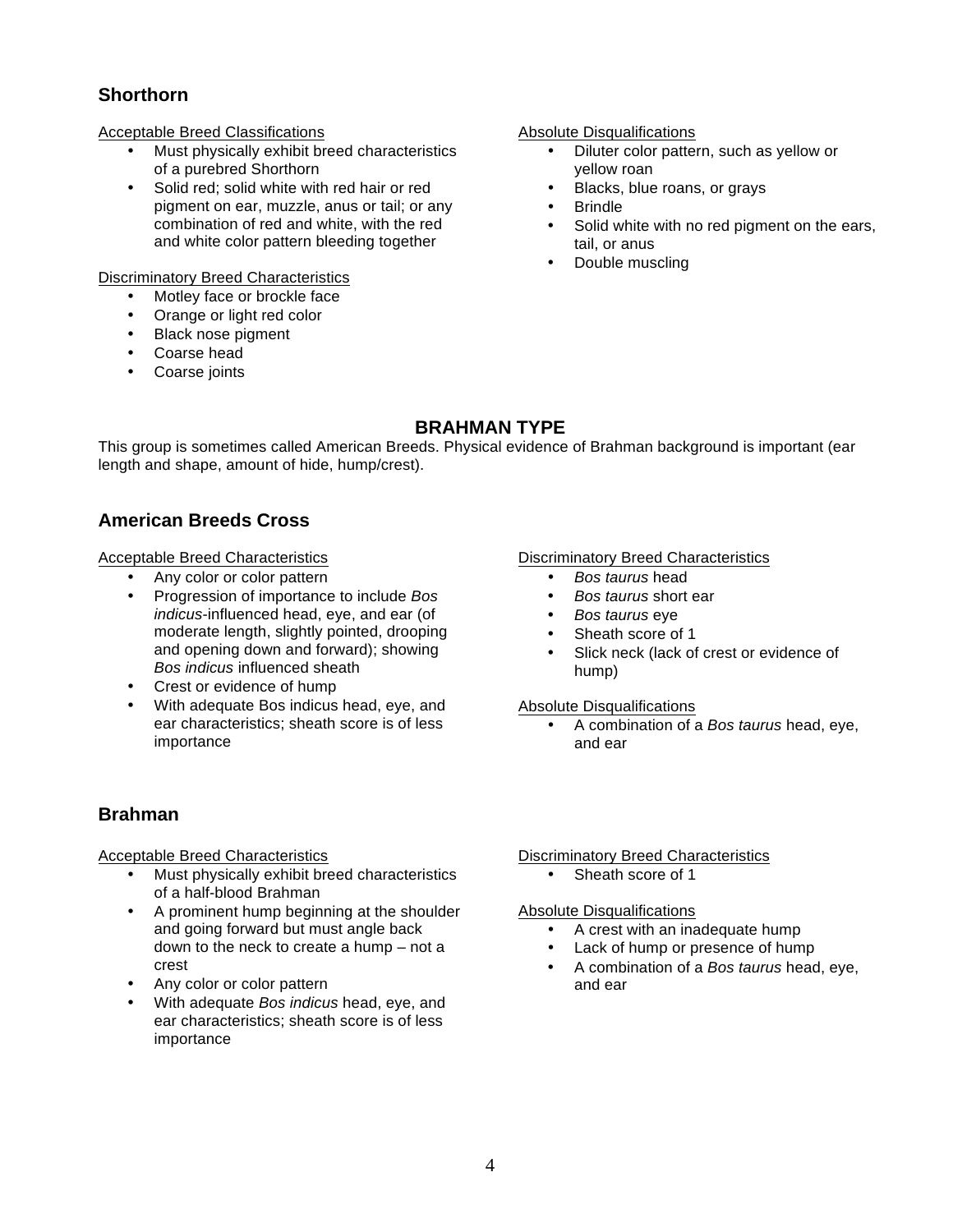### **Brangus**

#### Acceptable Breed Characteristics

- Must physically exhibit breed characteristics of a purebred black Brangus
- Solid black with no white above the underline or in front of the navel
- Polled
- Progression of importance to include *Bos indicus*-influence head, eye, and ear (of moderate length, slightly pointed, drooping and opening down and forward);
- With adequate *Bos indicus* head, eye, and ear characteristics; sheath score is of less importance
- Shows some evidence of a crest

### **Santa Gertrudis**

#### Acceptable Breed Characteristics

- Must physically exhibit breed characteristics of a half-blood Santa Gertrudis with adequate *Bos indicus* head, eye, and ear characteristics.
- Any color pattern of black, red, yellow or orange
- Moderate crest, no definite hump
- Moderate dewlap development
- Moderate length of ear, slightly drooping and opening forward
- Sheath score 2-5

### **Simbrah**

#### Acceptable Breed Characteristics

- Must physically exhibit breed characteristics of a purebred Simbrah (3/8 Brahman and 5/8 Simmental)
- A sheath score of 2 or greater
- With *Bos indicus* head, eye, and ear characteristics; sheath score is of less importance
- Stocking legs
- Bald, blaze, or streak face or mottled face
- Solid black, solid red or solid dun/tan combination with white or any of the previously listed colors
- Brindle color pattern preferably with white markings

#### Discriminatory Breed Characteristics

- Scurs or slick spots
- Excessive, pendulous sheath
- Inadequate *Bos indicus*-influence head, eye, and ear characteristics
- Brown dilution over ribs, fore flank, twist and muzzle
- Sheath score of 1

#### Absolute Disqualifications

- Horns
- Dehorning scars
- White above the underline or in front of the navel
- White on the legs, feet, or tail
- Any brindle

#### Discriminatory Breed Characteristics

- Straight, pendulous sheath
- Slight brindle color
- Sheath score of 1

#### Absolute Disqualification

- Absence of any visible Santa Gertrudis characteristics
- Absence of *Bos indicus*-influence head, eye, ear, or sheath
- Smoke, silvers, grays or tiger-stripes

#### Discriminatory Breed Characteristics

- A sheath score of 1
- A *Bos taurus* head
- A *Bos taurus* ear
- A *Bos taurus* eye

- A combination of a *Bos taurus* head, ear, eye, and sheath
- Roans
- **Gravs**
- **Silver**
- Smut
- Yellow
- Diluter color pattern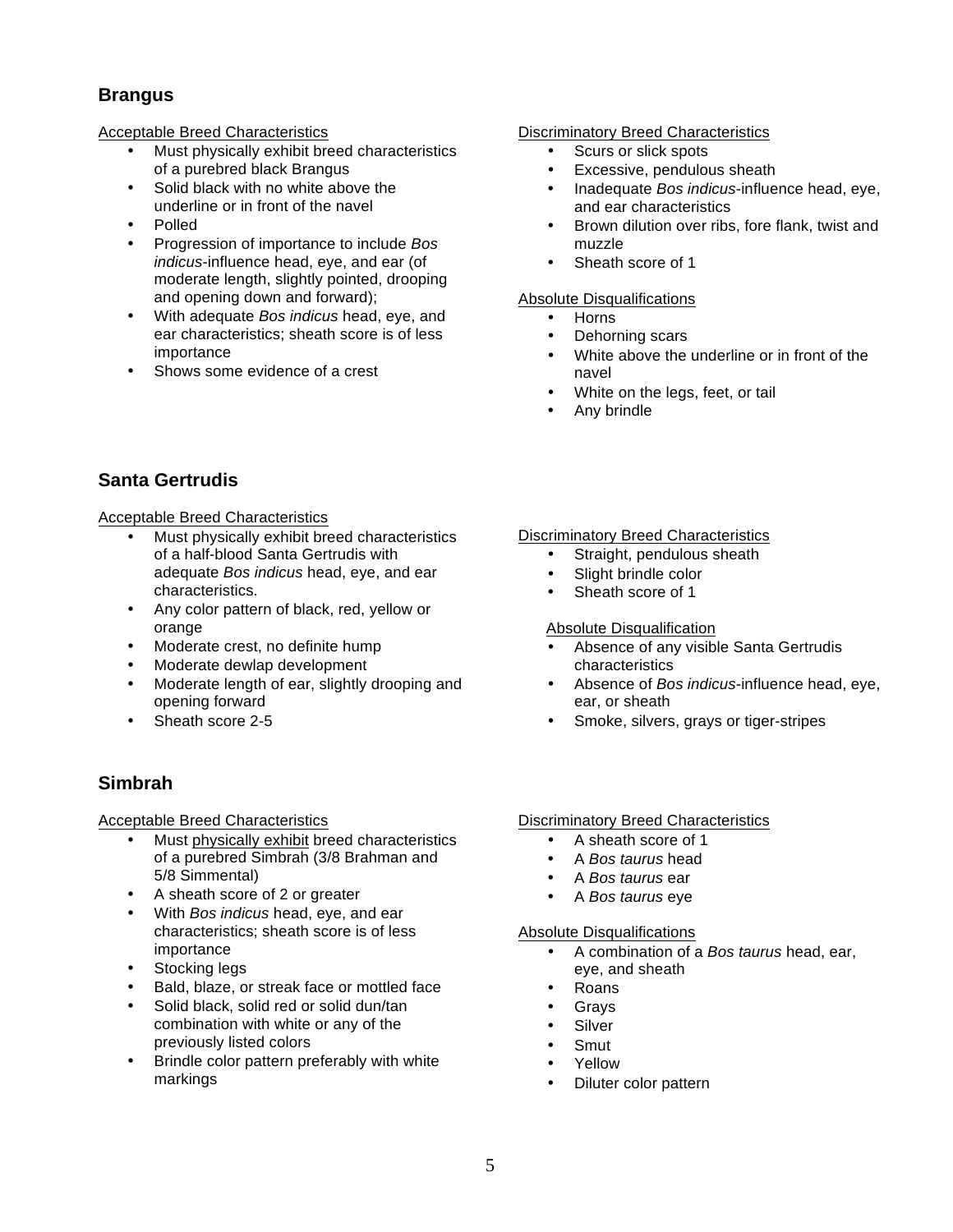### **CONTINENTAL or EXOTIC TYPE**

Included here are Charolais (half-blood and higher), Limousin (purebred), Maine-Anjou (half or higher), and Simmental (purebred).

### **Charolais**

Acceptable Breed Characteristics

- Must physically exhibit breed characteristics of a half-blood purebred Charolais
- White, yellow gray, or silver (moderate dappling allowed)
- Expression of diluter gene
- Minimal painting or spotting less than 20%
- Skunk tail, line back, baldy

Discriminatory Breed Characteristics

- Excessive painting or spotting (over 20%)
- Double muscling
- **Brindles**
- Frail bone work and frail general appearance
- Light red color or orange
- Short, stubby head
- Overly refined, narrow head
- Excessive dark pigmentation (eyes, nose, ears, and anus)
- Excessive dappling

### **Limousin**

Acceptable Breed Characteristics

- Must physically exhibit breed characteristics of a Limousin
- Solid black, red/orange, light red, charcoal black, chocolate black, orange or brockleface
- Bald face
- Tend to be smooth shouldered
- Head
	- o Eye Deeper socket, prominent brow, light pigment around eye on reds
	- o Poll –Needs to have a wide poll
	- o Ear Tends to be smaller and rounder
	- o Muzzle Tends to be short
- **Sheath** 
	- o Tend to have a forward angle
- Legs/foot
	- o Tend to be smooth jointed
	- o Tend to be flat boned

Absolute Disqualifications

- Black, red, dark smuts
- Showing no diluter gene, unless solid white<br>• Excessive painting or spotting
- Excessive painting or spotting

- Discriminatory Breed Characteristics
	- Coarse joints, skeleton, and head
	- Course open shoulders
	- Brindle
	- Pencil sheath, hanging straight down
	- Pointed poll
	- Excessive crest
	- White Switch

- Stocking legs
- Spotting above the underline
- Roans
- Yellow, Blonde, Grey, Silver
- Diluter Gene
- Red Cattle with Black noses
- Monkey/Parrot mouth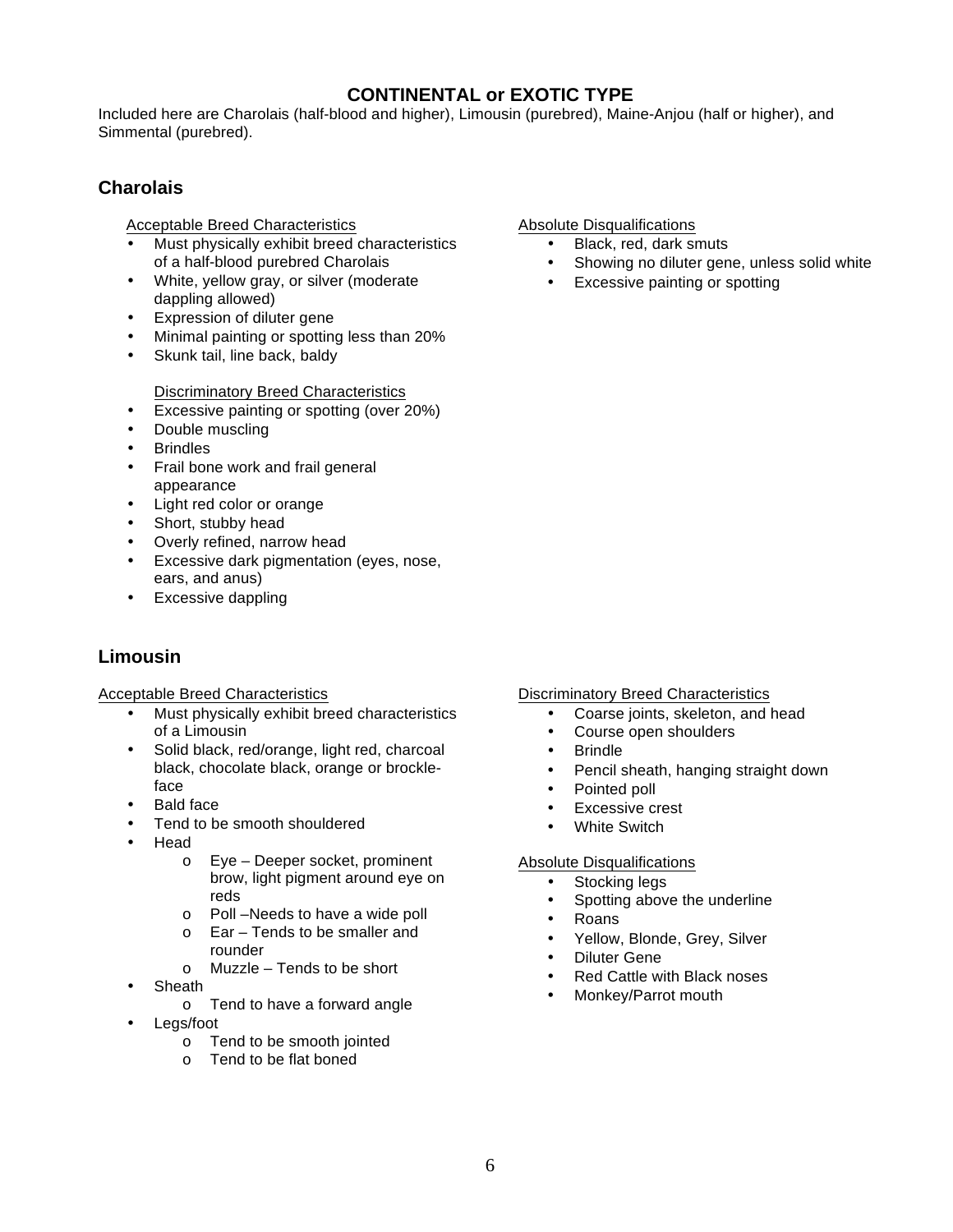### **Maine Anjou**

Acceptable Breed Characteristics

- Solid red
- Solid black
- Red and white
- **Black and white**
- Heavy skeletal structure

### **Simmental**

#### Acceptable Breed Characteristics

- Appear to physically exhibit characteristics of a purebred Simmental
- Solid black, red, red and white, yellow and white, black and white
- Some painting or spotting above the underline
- Bald, blaze, or streak face
- Typically longer head, larger ears

#### Discriminatory Breed Characteristics

• None

#### Absolute Disqualifications

- **Brindle**
- Roan
- Diluter color pattern
- Appears to be more than 50% of any other breed

#### Discriminatory Breed Characteristics

- Motley/Brockle face
- Excessive white above the underline

#### Absolute Disqualifications

- Brindle
- Roans
- Smut or gray, white, smoky, silver or any combination of these
- Skunk tail

### **CROSS DIVISIONS**

### **Black Cross Division**

- Must have a black body cavity. Defined as the area behind the top of the shoulder blade down to the point of the shoulder and above the belly line.
- White in the body cavity is only acceptable in the following instances:
	- White is a continuation of the feathering
	- White is at the fore and/or rear flanks similar to Hereford color pattern
	- White spotting not collectively larger than 9 inches (basketball size) in diameter per side (can not be all on the same side)
- Skunk tail cattle are permitted provided the white above the rectum does not exceed the amount of white spotting allowed (basketball size)
- Absent of diluter gene
- No roan or brindle cattle permitted

### **Red Cross Division**

- Must have a red body cavity. Defined as the area behind the top of the shoulder blade down to the point of the shoulder and above the belly line.
- White in the body cavity is only acceptable in the following instances:
	- White is a continuation of the feathering
	- White is at the fore and/or rear flanks similar to Hereford color pattern
	- § White spotting not collectively larger than 9 inches (basketball size) in diameter per side (can not be all on the same side)
- No skunk tail cattle permitted. White in the tail is acceptable provided it is not higher than the rectum
- Skunk tail cattle are permitted provided the white above the rectum does not exceed the amount of white spotting allowed (basketball size)
- Absent of diluter gene
- No roan or brindle cattle permitted

### *Other Cross Division*

Steers of any coloration pattern are acceptable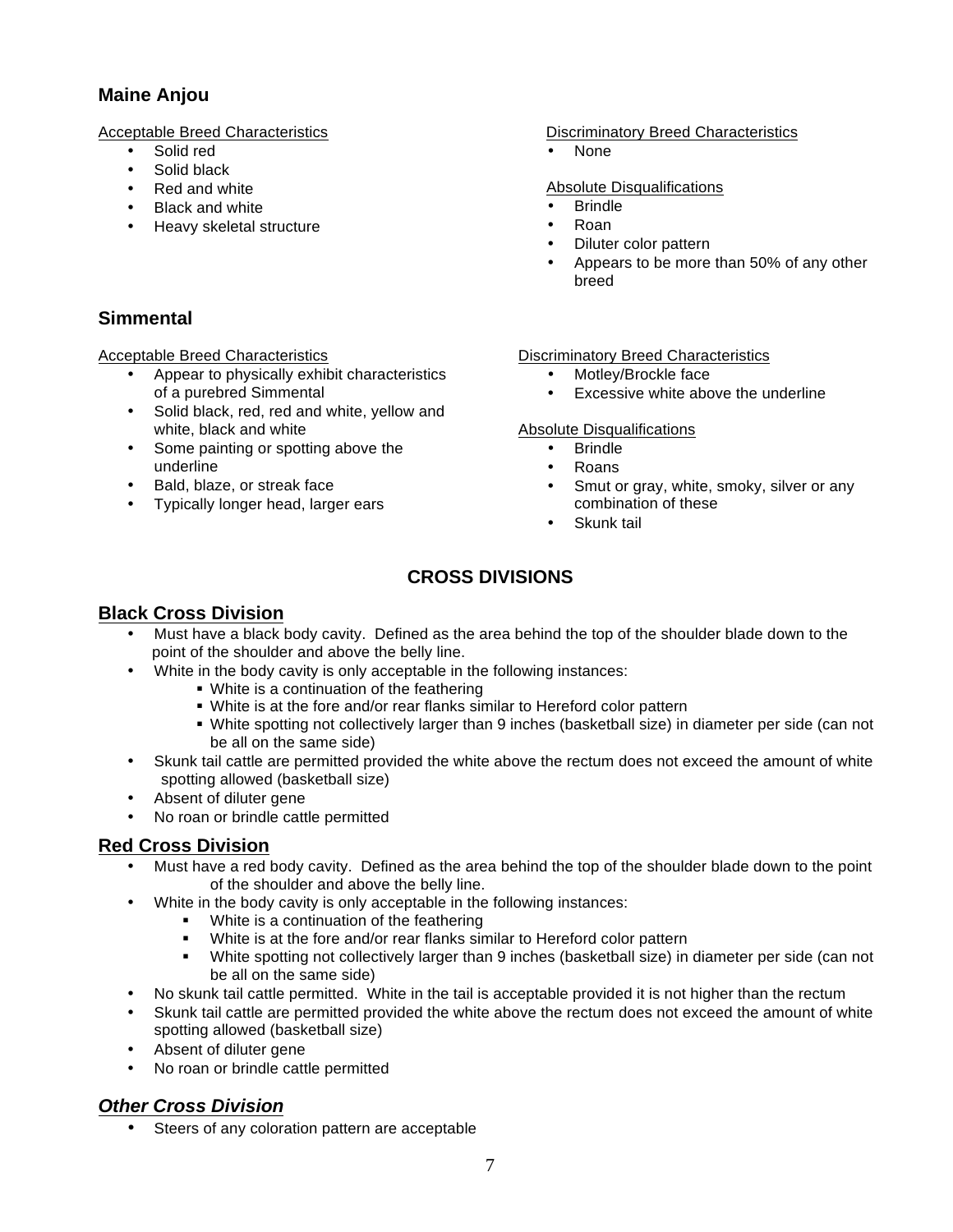#### **Classification Glossary**

- **American breeds.** Breeds created in the United States by interbreeding existing breeds, including at least one tropically adapted breed (most often American Brahman).
- **Bald face.** Appearance when white covers most of the face.
- **Blaze or streak face.** A wide strip of white down the face to the muzzle.
- *Bos indicus* (zebu). Subspecies of cattle originating in south Asia; has a prominent hump on top or in front of shoulder.
- *Bos taurus.* Subspecies of cattle; originated in west Asia but is usually called European.
- **Brindle.** A streaking of black, brown, or white on the body of the steer (tiger stripe).
- **British/English.** Cattle originating in the British Isles; Angus, Hereford, and Shorthorn are most numerous in the United States.
- **Brockle or motley face.** Red or black spotting on a white or bald face.
- **Continental.** Breeds originating in Continental Europe; sometimes called European or Exotic.
- **Diluter gene.** A gene that determines color. Cattle that carry both copies of the gene will appear white. Non-diluter cattle will appear black or dark red, whereas those carrying a single diluter gene will appear gray or yellow.

#### **Discriminatory Breed Characteristics.**

- Characteristics that are not reason for absolute disqualification but in combination with other discriminatory visual characteristics could lead to disqualification.
- **Horned.** Horns are solidly attached to the skull, or there is evidence of dehorning.
- **Painting.** Large white markings covering a major portion of the steer.
- **Pigmentation.** Dark skin coloring on the points of the steer (eyes, nose, ears, anus, tail).
- **Polled.** Naturally hornless.
- **Purebred.** Showing visual characteristics of a particular breed and none of any other breed.
- **Scurs.** Horny tissue or rudimentary horn attached to skin but not the skull.
- **Sheath score.** Scoring system from 1 to 5 based on the length of the sheath  $(1 =$  little sheath;  $5 =$ excess sheath).

**Smut.** Dark gray color pattern.

**Spotting.** White spots on the steer.

#### **Summary**

In the commercial beef industry, most cattle are sorted by visual characteristics into numerous groups for marketing purposes. Similarly, during livestock shows, participating steers are sorted into breed classes based on visual characteristics. As you can see, in most classes there are generally few factors that will absolutely disqualify an animal, and those are usually easily identified. Instead, most disqualified animals have more than one subjectively evaluated discriminatory characteristic.

Steers should be selected and shown based only on their visual appearance because that is how they will be evaluated for classification. Remember that classifiers are asked to exercise their judgment. If your steer is classified out, it doesn't mean that the classifier or anyone else is accusing you of lying, cheating, or being unethical. Nor does it mean that the steer cannot be the breed you say it is. Look at breed classification as the first stage of judging. Don't be too upset if the classifier makes (or you think he or she has made) a mistake. It's all a matter of judgment.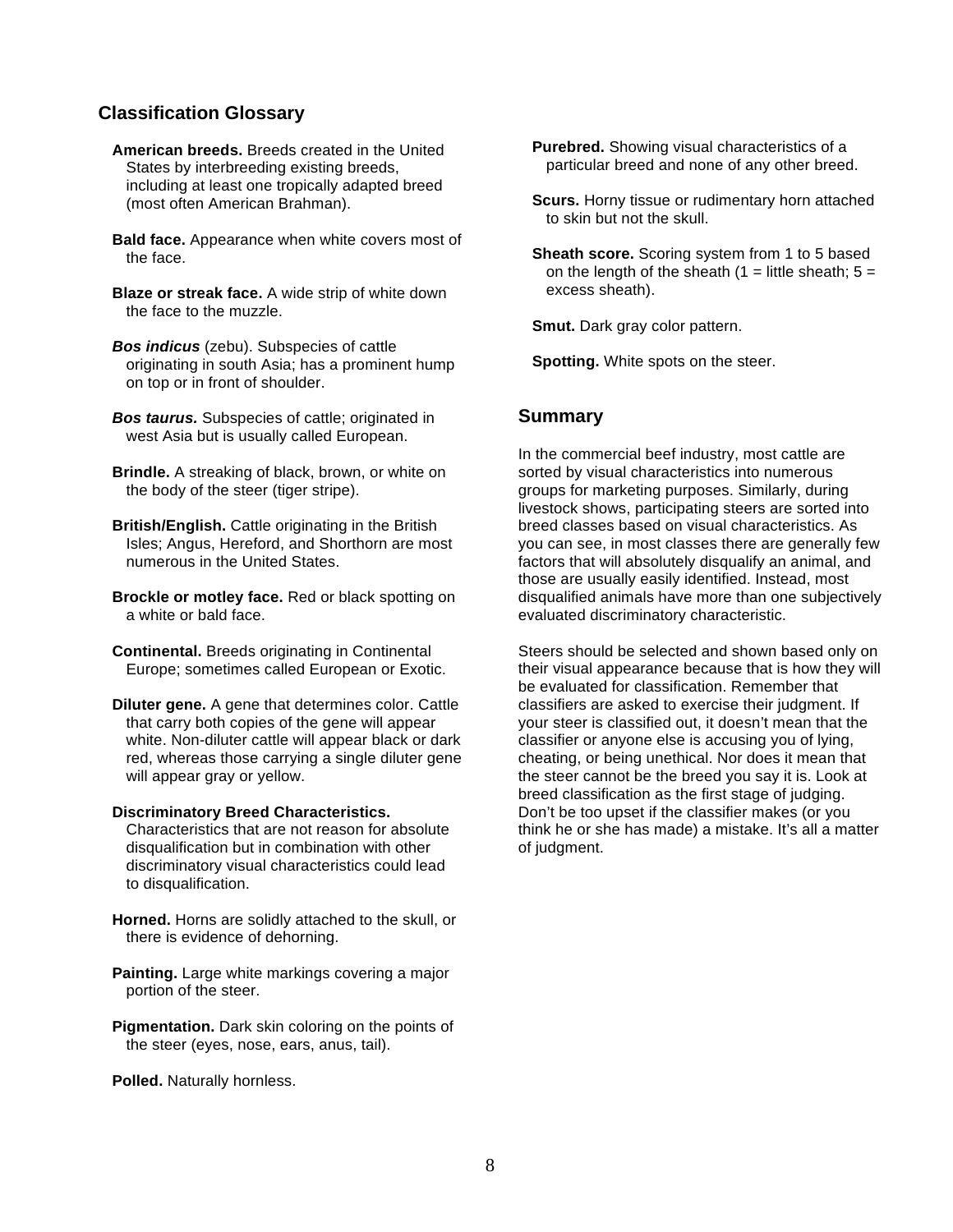# **Figure 1. Sheath Scores**

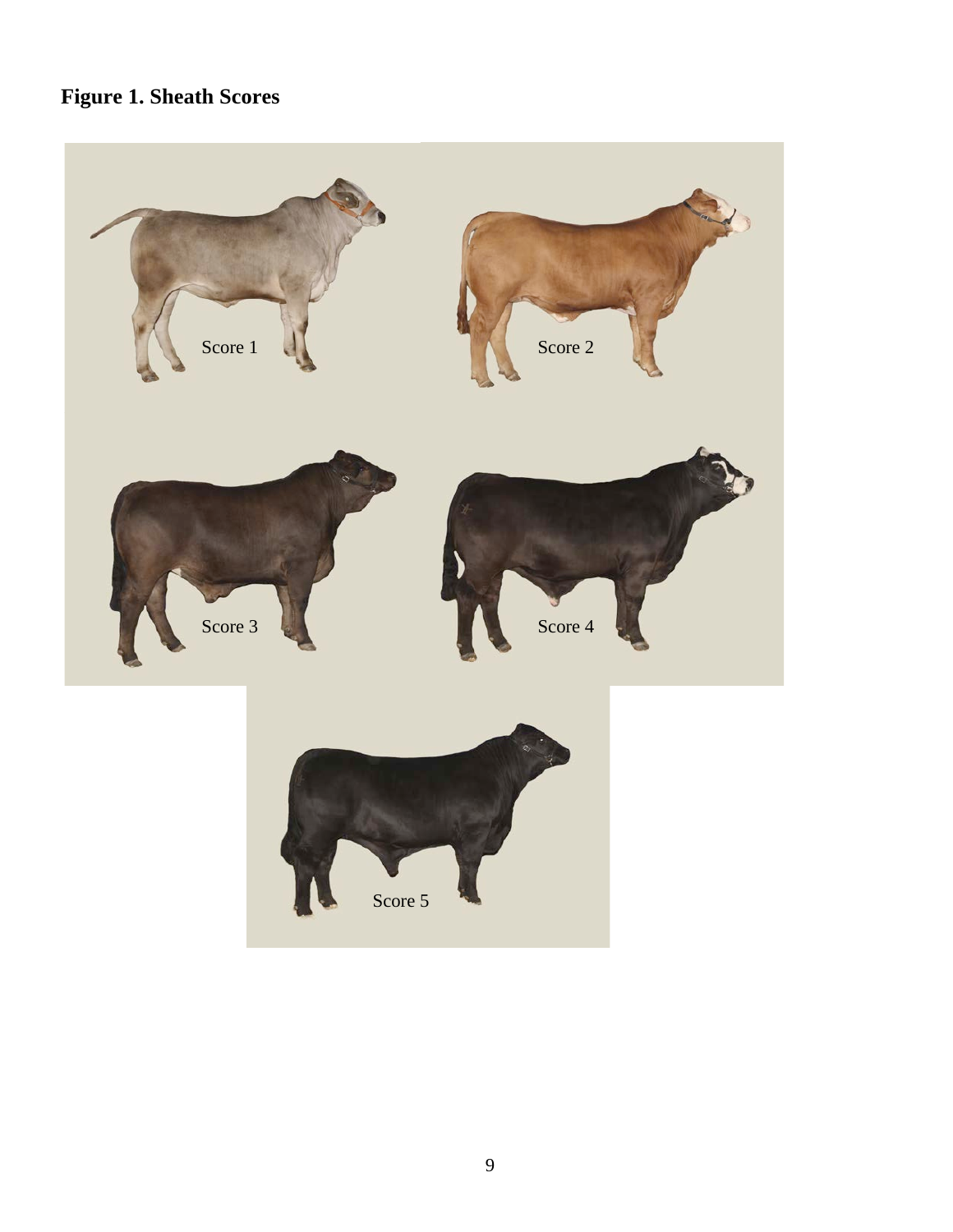**Figure 2. Examples of non-Brahman influence and Brahman influence ears**



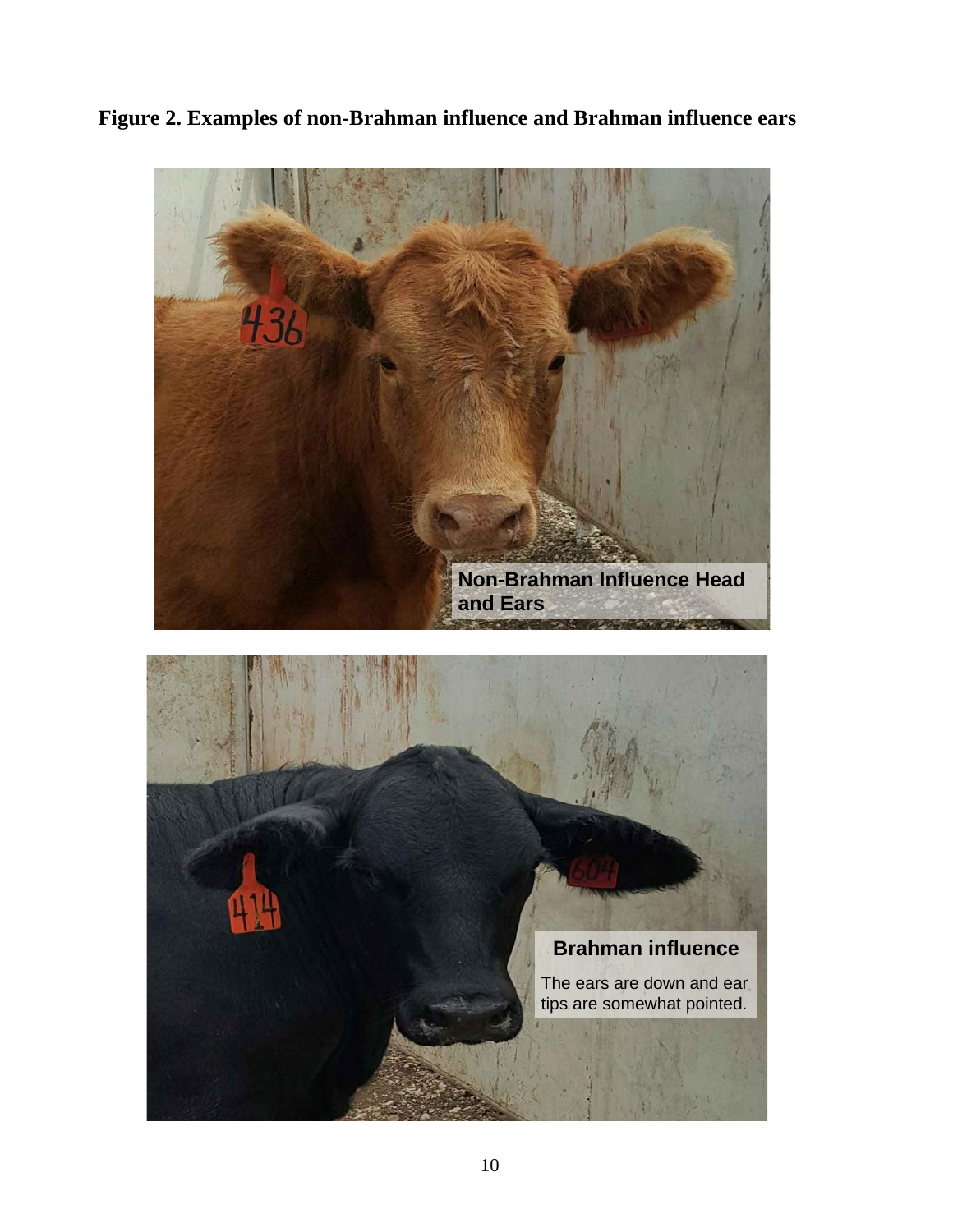## **Figure 3. Black Cross, Red Cross and Other Cross Examples**



Other Cross

11

Black Cross